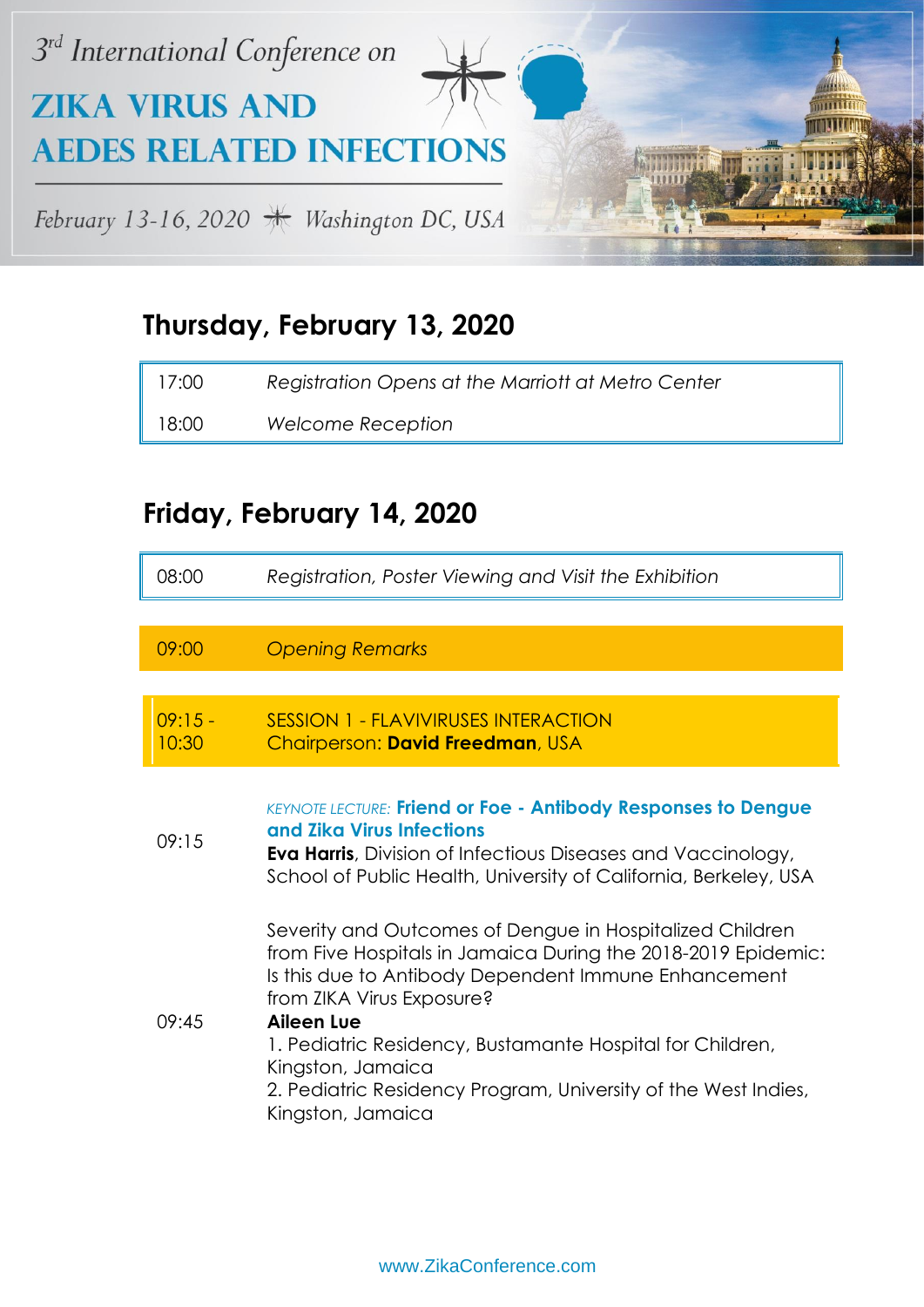

|       | 09:15 - 10:30 SESSION 1 - FLAVIVIRUSES INTERACTION (Cont)                                                                                                                                                                                                                                           |
|-------|-----------------------------------------------------------------------------------------------------------------------------------------------------------------------------------------------------------------------------------------------------------------------------------------------------|
| 09:55 | Enhancement of Dengue Viremia is Apparent in both<br>Plasma and Serum from Zika Virus Exposed Macaques and<br>Correlates with Cross-reactive Non-neutralizing Antibody<br>Responses<br><b>Joseph Mattapallil</b> , Microbiology and Immunology,<br>Uniformed Services University, Bethesda, MD, USA |
| 10:05 | The Frequency and Clinical Presentation of Zika Virus Co-<br>Infections: A Systematic Review<br>Ludmila Lobkowicz, Infectious Disease Epidemiology,<br>London School of Hygiene and Tropical Medicine, London,<br>UK.                                                                               |
| 10:15 | Trends in Dengue – The Jamaican Experience<br>Karen Webster-Kerr<br>1. National Epidemiology Unit, Ministry of Health and<br>Wellness, Kingston, Jamaica<br>2. Zik Action Research Initiative, The University of the West<br>Indies, Mona, Kingston, Jamaica                                        |
| 10:25 | $Q$ & $A$                                                                                                                                                                                                                                                                                           |
| 10:30 | Coffee, Poster Viewing and Visit the Exhibition                                                                                                                                                                                                                                                     |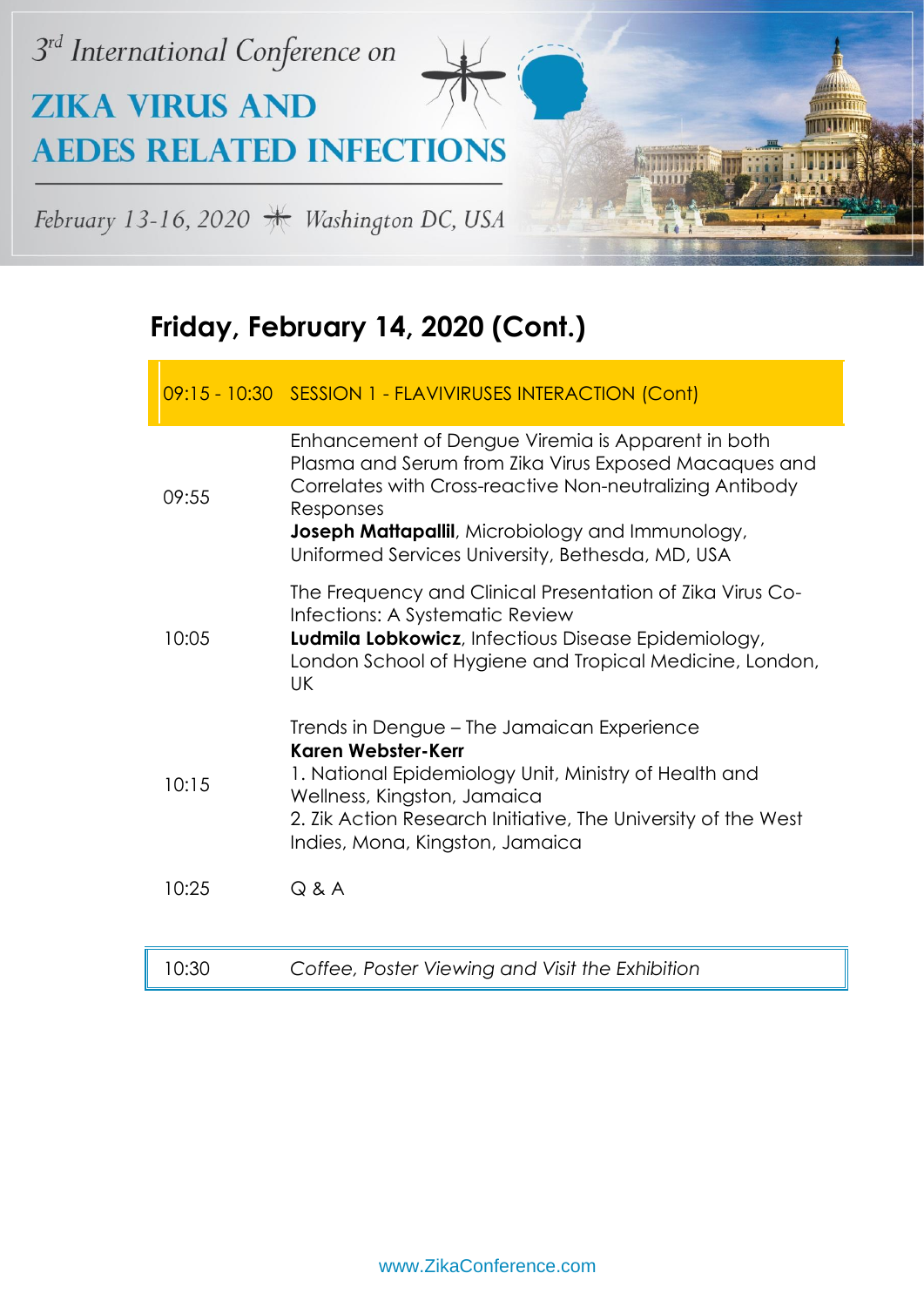

| $11:00 - 12:15$ | <b>SESSION 2 - EPIDEMIOLOGY</b><br>Chairperson: Moritz Kraemer, UK                                                                                                                                                                                                                     |
|-----------------|----------------------------------------------------------------------------------------------------------------------------------------------------------------------------------------------------------------------------------------------------------------------------------------|
| 11:00           | <b>KEYNOTE LECTURE: Aedes Transmitted Diseases - Beyond</b><br><b>Flaviviruses</b><br><b>Duane J. Gubler</b> , Programme in Emerging Infectious<br>Diseases, Duke-NUS Medical School, Singapore                                                                                        |
| 11:25           | Chikungunya Virus Disease and Dengue among European<br>Union Travellers, 2018<br>Celine Gossner, Surveillance and Response Support Unit,<br>European Centre for Disease Prevention and Control<br>(ECDC), Solna, Sweden                                                                |
| 11:45           | Portable DNA Sequencing in Brazil: Impacting the Response<br>to the Arboviral Diseases on the Ground, Providing a<br>Snapshot of their Complex Dynamic's Evolution<br>Marta Giovanetti, Reference Laboratory of Flavivirus,<br>Instituto Oswaldo Cruz, Fiocruz, Rio De Janeiro, Brazil |
| 11:55           | Molecular Epidemiology of Chikungunya Outbreak in<br>Republic of Congo in 2019 And its Correlation With The<br>Invasion of Aedes Albopictus into the Country<br><b>Eiji Ido</b> , Department of Molecular Virology, Graduate<br>School of Medicine, Chiba University, Chiba, Japan     |
| 12:05           | Leveraging Multiple Data Types to Estimate the True Size of<br>the Zika Epidemic in the Americas<br>Sean Moore, Biology, University of Notre Dame, South Bend,<br><b>USA</b>                                                                                                           |
| 12:15           | Collect Lunch from the Buffet                                                                                                                                                                                                                                                          |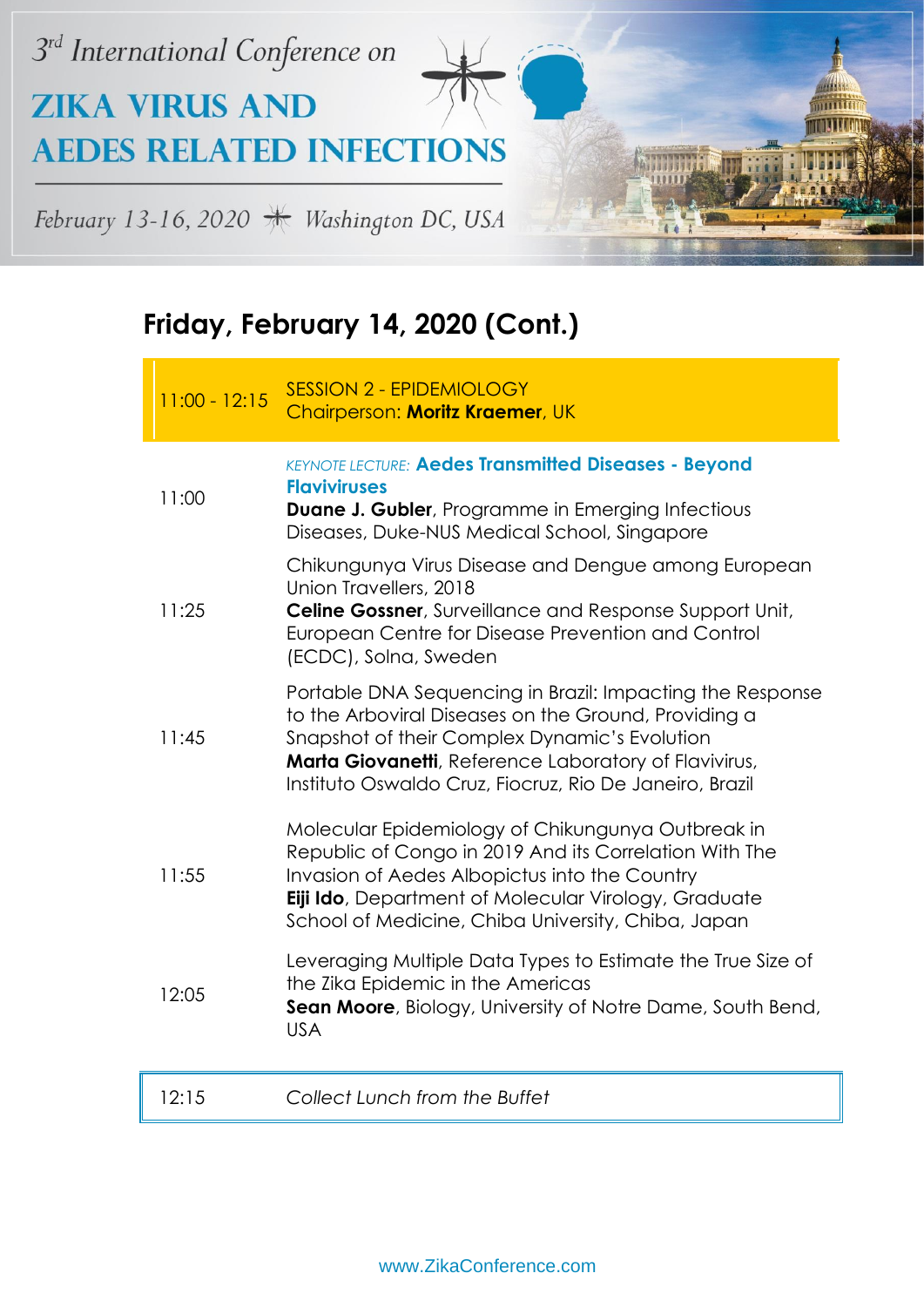

| $12:45 -$<br>14:00 | LUNCH SYMPOSIUM: Novel Coronavirus (2019-nCoV)<br>Chair: Eli Schwartz, Israel                                                                                                                                                                                                                                                                                                                      |
|--------------------|----------------------------------------------------------------------------------------------------------------------------------------------------------------------------------------------------------------------------------------------------------------------------------------------------------------------------------------------------------------------------------------------------|
|                    |                                                                                                                                                                                                                                                                                                                                                                                                    |
| 12:45              | Epidemiology and Clinical Aspects<br><b>David Freedman</b> , Travax, Shoreland, Inc & Division of<br>Infectious Diseases, University of Alabama at Birmingham,<br>Birmingham, Alabama, USA                                                                                                                                                                                                         |
| 13:05              | Coronavirus: The ECDC Perspective<br><b>Celine Gossner</b> , Surveillance and Response Support Unit,<br>European Centre for Disease Prevention and Control (ECDC),<br>Solna, Sweden                                                                                                                                                                                                                |
| 13:20              | What We Might Expect From the (Wuhan) Coronavirus 2019-<br>nCoV In Pregnant Women: Evidence from SARS, MERS and<br>Other Human Coronavirus Infections<br><b>David Alan Schwartz</b> , Clinical Professor, Medical College of<br>Georgia, Augusta, United States & Springer Nature Series<br>Editor, "Global Maternal and Child Health: Medical,<br>Anthropological and Public Health Perspectives" |
| 13:30              | Rapid Vaccine Development for Emerging Viruses - 2019-<br>nCoV<br>Kaitlyn Morabito, Vaccine Research Center, National Institute<br>of Allergy and Infectious Diseases, National Institutes of<br>Health, USA                                                                                                                                                                                       |
| 13:50              | <b>Interactive Discussion with Participants</b>                                                                                                                                                                                                                                                                                                                                                    |
| 14:00              | Networking Break, Posters and Visit the Exhibition                                                                                                                                                                                                                                                                                                                                                 |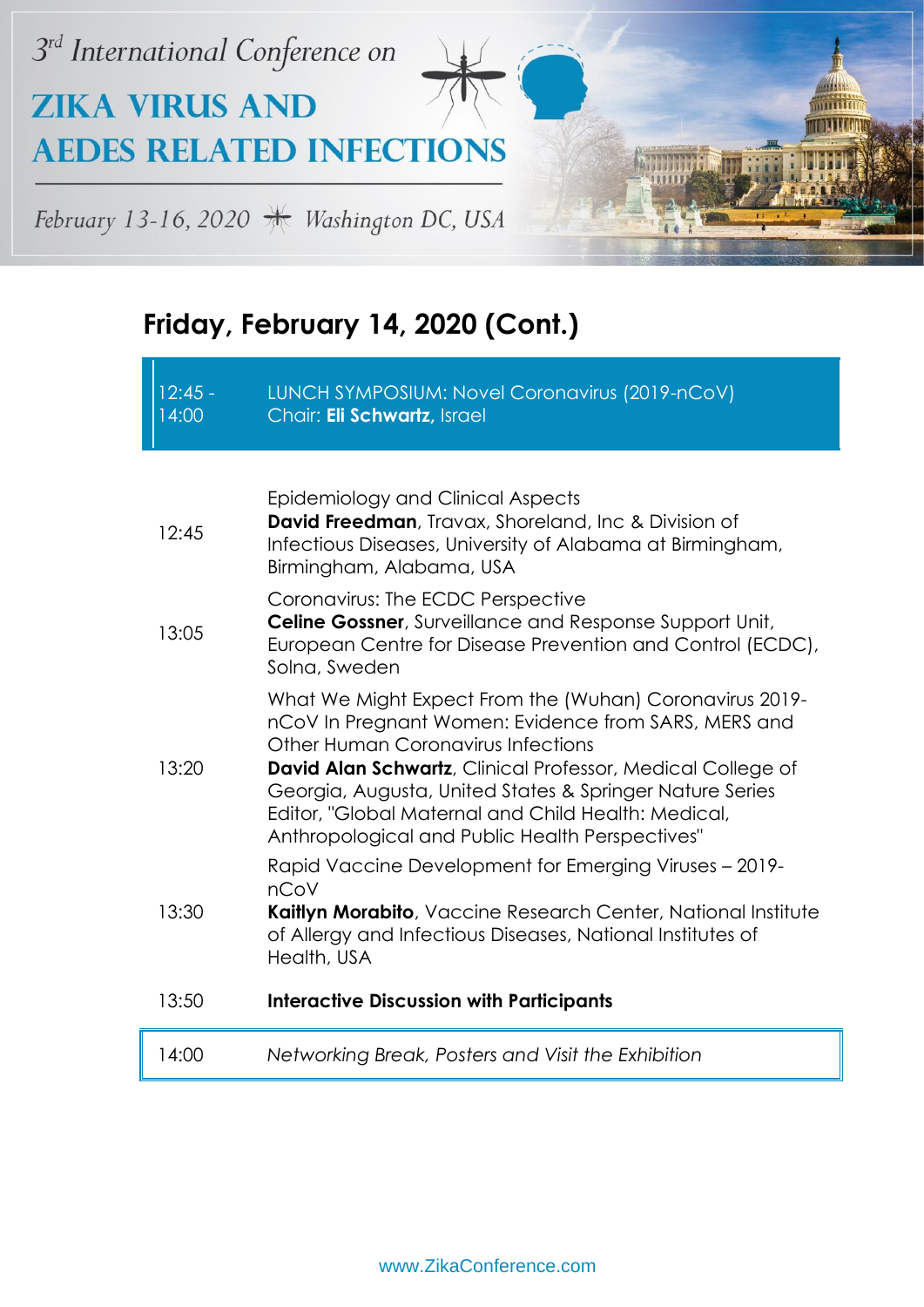

#### 14:30 - SESSION 3 - DIAGNOSIS & LABORATORY ASPECTS

16:05 Chairperson: **Martin P. Grobusch**, The Netherlands

> *KEYNOTE LECTURE:* **Molecular Diagnostics and Surveillance of Dengueviruses**

14:30 **John WA Rossen**, Department of Medical Microbiology and Infection Prevention, University of Groningen, University Medical Center Groningen, Groningen, The Netherlands

> Genomic Surveillance of Emerging and Re-Emerging Arboviruses in Brazil and Angola

14:55 **Nuno Rodrigues Faria**, Department of Zoology, Balliol College, University of Oxford, UK

> Diagnosis of Zika Virus in Israeli Travelers - Can We Safely Get Preanant?

15:15 Yaniv Lustig, Central Virology Laboratory, Ministry of Health, Tel Hashomer, Israel

> Persistence of ZIKV-IgG overtime is not a useful marker of the infection in infants born to ZIKV-infected mothers.

15:35 **Marisa Mussi-Pinhata**, Pediatrics, Ribeirao Preto Medical School, University of Sao Paulo, Ribeirao Preto, Brazil

> Detection of Chikungunya Virus in Bodily Fluids (INOVACHIK Study) **Guilherme Calvet**, Acute Febrile Illnesses Laboratory, National

15:45 Institute of Infectious Diseases, Oswaldo Cruz Foundation, Rio De Janeiro, Brazil

> Genomic Surveillance of DENV-1 AND DENV-2 Viral Transmission in Brazil

#### **Luiz Carlos Junior Alcantara**

15:55 1. Laboratório De Genética Celular E Molecular, Universidade Federal De Minas Gerais, Belo Horizonte, Brazil 2. Laboratório De Flavivírus, Instituto Oswaldo Cruz, Fiocruz, Rio De Janeiro, Brazil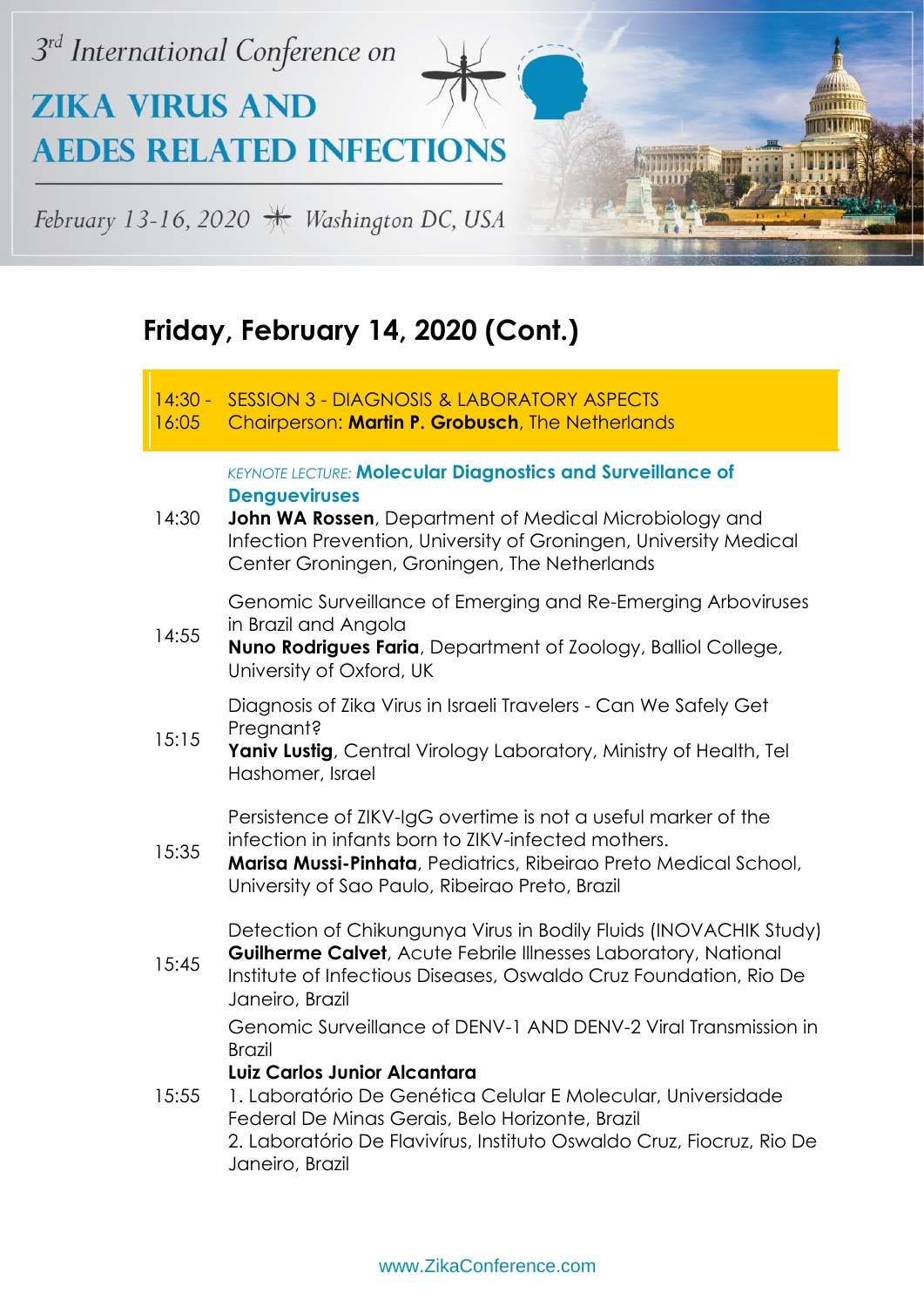

I

| 16:05              | Coffee, Poster Viewing and Visit the Exhibition                                                                                                                                                                                                                                                                                                                          |
|--------------------|--------------------------------------------------------------------------------------------------------------------------------------------------------------------------------------------------------------------------------------------------------------------------------------------------------------------------------------------------------------------------|
|                    |                                                                                                                                                                                                                                                                                                                                                                          |
| $16:30 -$<br>17:30 | SESSION 4 - AEDES ENTOMOLOGY AND CONTROL<br>Chairperson: Duane J. Gubler, Singapore                                                                                                                                                                                                                                                                                      |
| 16:30              | <b>KEYNOTE LECTURE: Past and Future Spread of Aedes Borne Viruses</b><br>Moritz Kraemer, Department of Zoology, University of Oxford,<br>Oxford, UK                                                                                                                                                                                                                      |
| 17:00              | Moving the Needle for Genetic Control of Aedes Aegypti<br>Kevin Gorman, Field Operations, Oxitec Ltd, Abingdon, UK                                                                                                                                                                                                                                                       |
| 17:15              | Functional and Structural Characterization of Novel Insect-<br>Restricted Negev Viruses and Their Interaction with Mosquito<br><b>Host Cells</b><br>Alexander Rouvinski, Microbiology and Molecular Genetics,<br>Hebrew University of Jerusalem, Imric, the Kuvin Center for<br>the Study of Infectious and Tropical Diseases, Jerusalem,<br><i><u><b>Israel</b></u></i> |
| 17:30              | End of Day's Sessions                                                                                                                                                                                                                                                                                                                                                    |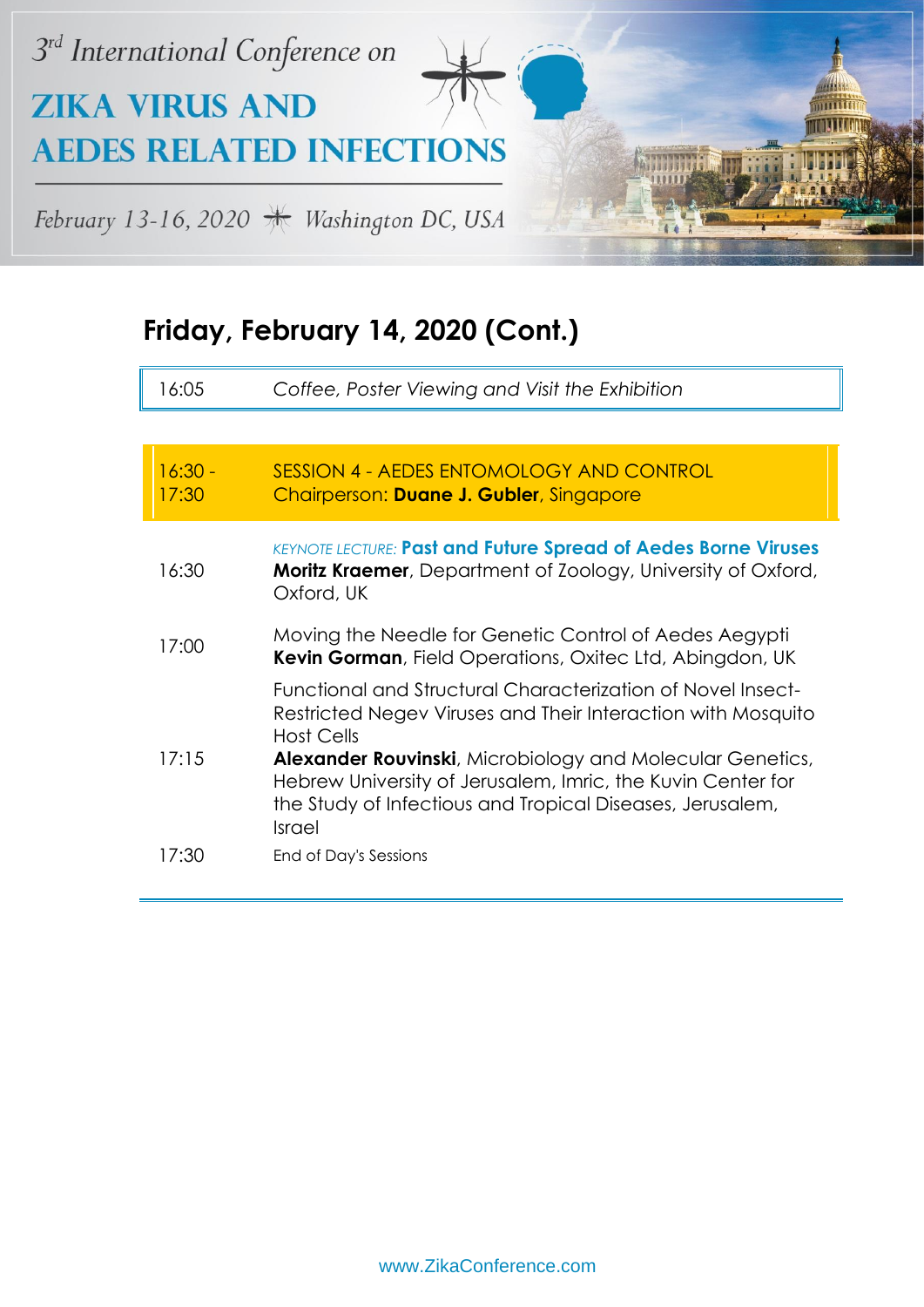

# **Saturday, February 15, 2020**

| $09:00 - 10:30$ | <b>SESSION 5 - CLINICAL ASPECTS I</b><br>Moderator: Celina Turchi-Martelli, Microcephaly Epidemic<br>Research Group, Instituto de Pesquisa Aggeu Magalhaes,<br>Fiocruz Pernambuco, Recife, Brazil                                                           |
|-----------------|-------------------------------------------------------------------------------------------------------------------------------------------------------------------------------------------------------------------------------------------------------------|
|                 | ROUND TABLE: Congenital Zika Syndrome - The Brazilian<br><b>Experience</b>                                                                                                                                                                                  |
| 9:00            | Introduction<br>Celina Turchi-Martelli, Microcephaly Epidemic Research<br>Group, Instituto de Pesquisa Aggeu Magalhaes, Fiocruz<br>Pernambuco, Recife, Brazil                                                                                               |
| 9:05            | Surveillance of Congenital Anomalies in Brazil<br>Valdelaine Etelvina Araújo, Department of Health Analysis<br>and Surveillance of Noncommunicable Diseases, Ministry of<br>Health, Brasília, Brazil                                                        |
| 9:20            | Ongoing Brazilian Pregnant Cohort Studies: Findings and<br><b>Research Challenges</b><br>Ricardo Ximenes, MERG- Microcephaly Epidemic Research<br>Group, Federal University of Pernambuco and State<br>University of Pernambuco, Recife, Pernambuco, Brazil |
| 9:35            | Neurodevelopment of Infants with Congenital Zika Syndrome<br>Demócrito Miranda-Filho, HUOC, Universidade De<br>Pernambuco, Recife, Brazil                                                                                                                   |
| 9:50            | Early and Late Ophthalmologic Abnormalities in Congenital<br>Zika Syndrome<br>Liana Ventura, Altino Ventura Foundation, Recife,<br>Pernambuco, Recife, Brazil                                                                                               |
| 10:05           | Discussion                                                                                                                                                                                                                                                  |
| 10:30           | Coffee, Poster Viewing and Visit the Exhibition                                                                                                                                                                                                             |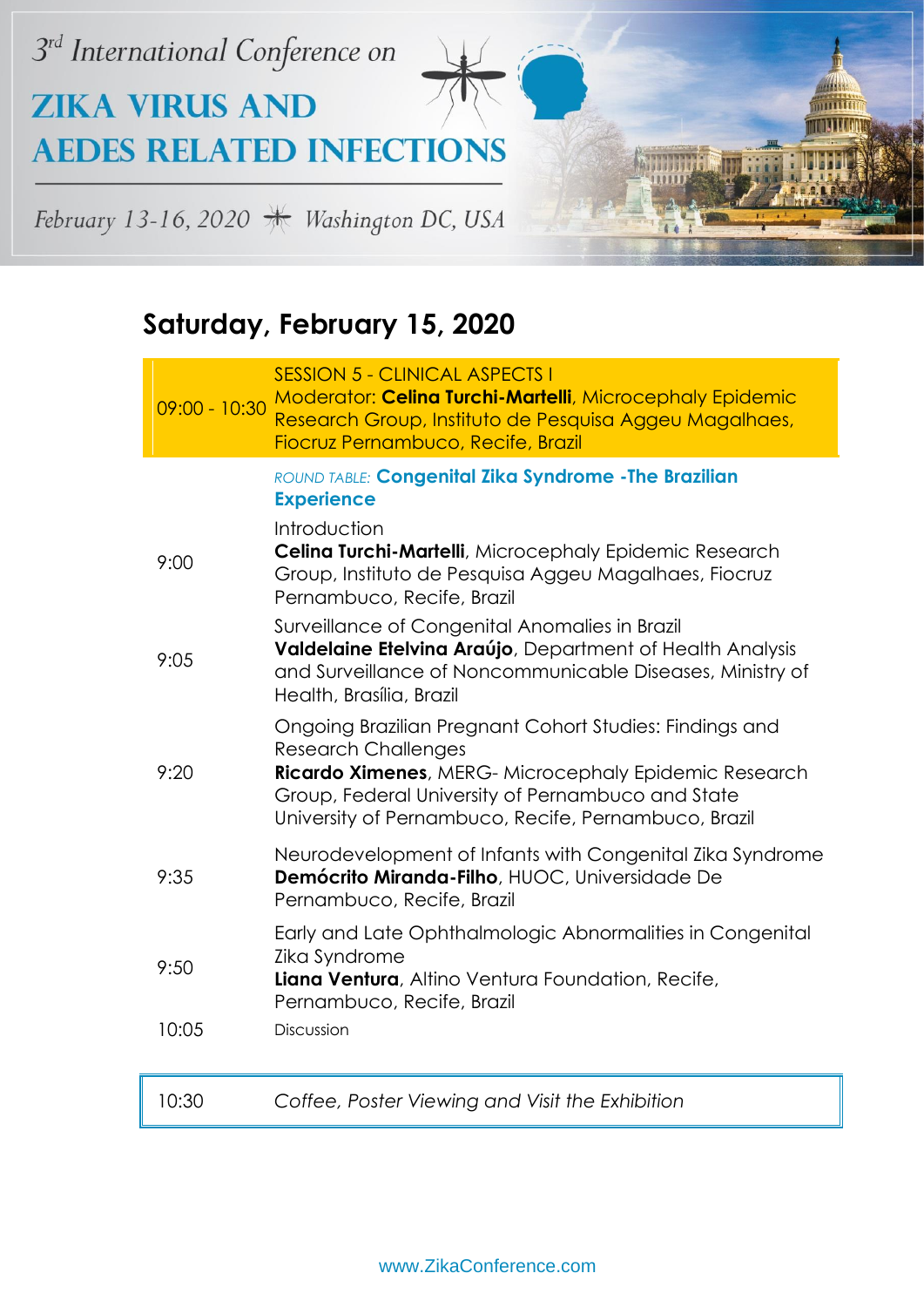

| $11:00 -$<br>12:30 | <b>SESSION 6 - MORE ON ZIKA</b><br>Chairperson: David Alan Schwartz, USA                                                                                                                                                                                                                                                                             |
|--------------------|------------------------------------------------------------------------------------------------------------------------------------------------------------------------------------------------------------------------------------------------------------------------------------------------------------------------------------------------------|
|                    | Assessment of Surveillance and Screening Programs for<br>Congenital Zika Defects in the Americas<br>Luxi Qiao                                                                                                                                                                                                                                        |
| 11:00              | 1. School of Medicine, Washington University in St. Louis, St. Louis,<br><b>USA</b><br>2. Dept. Of Infectious Disease Epidemiology, London School of<br>Hygiene and Tropical Medicine, London, UK                                                                                                                                                    |
| 11:10              | Are Non-Microcephalic Infants Born to Mothers with ZIKA Virus<br>Infection More Subject to Delayed Neurodevelopment than ZIKV-<br>Unexposed Infants?<br>Marisa Mussi-Pinhata, Pediatrics, Ribeirao Preto Medical School,                                                                                                                             |
| 11:20              | University of Sao Paulo, Ribeirao Preto, Brazil<br>Overview and Preliminary Results of the ZIKAction Vertical<br>Transmission Study in Jamaica<br><b>Celia DC Christie</b><br>1. Child and Adolescent Health, University of the West Indies,<br>Kingston, Jamaica<br>2. ZiKAction Research Consortium, University of Padova, Padova,<br><b>Italy</b> |
| 11:30              | Early Epilepsy in Children with Zika-Related Microcephaly in a<br>Cohort in Recife, Brazil: Characteristics, EEG Findings and<br><b>Treatment Response</b><br>Ricardo Ximenes, Universidade Federal De Pernambuco, Ufpe,<br>Recife, Brazil                                                                                                           |
| 11:40              | Birth Defects Associated with Microcephaly in Live Births in Brasil<br>from 2010 to 2018<br>Valdelaine Etelvina Araújo, Department of Health Analysis and<br>Surveillance of Noncommunicable Diseases, Ministry of Health,<br>Brasília, Brazil                                                                                                       |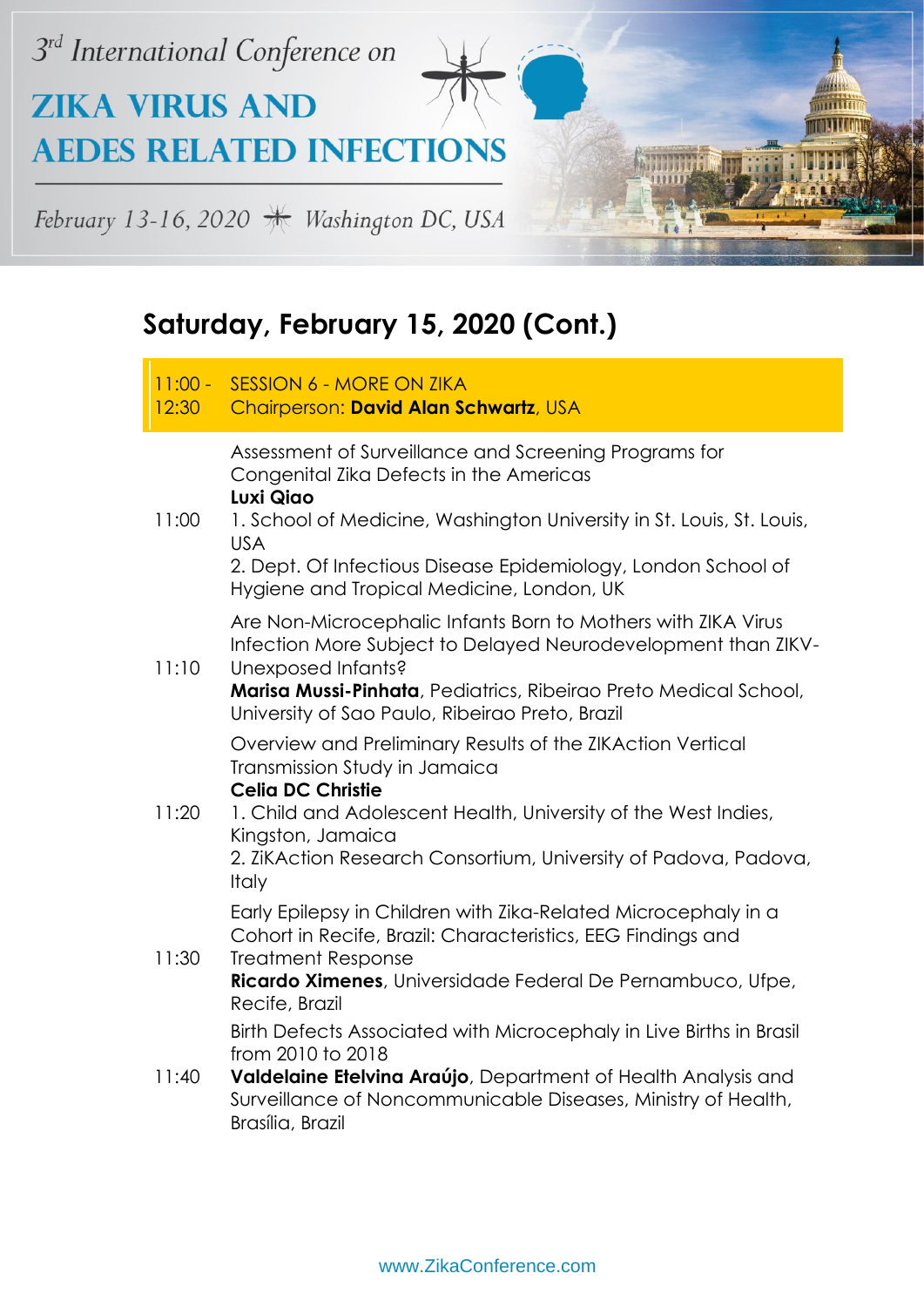

|       | 11:00 - 12:30 SESSION 6 - MORE ON ZIKA (Cont)                                                                                                                                                                                                                       |
|-------|---------------------------------------------------------------------------------------------------------------------------------------------------------------------------------------------------------------------------------------------------------------------|
| 11:50 | Neurodevelopmental Screening of Infants with Prenatal<br><b>Zika Virus Exposure with Comparison Groups</b><br><b>Celina Turchi-Martelli</b> , Microcephaly Epidemic Research<br>Group, Instituto de Pesquisa Aggeu Magalhaes, Fiocruz<br>Pernambuco, Recife, Brazil |
| 12:00 | The Developmental and Physical Characteristics of<br>Infants Born to Zika Virus Positive Mothers in Barbados<br>after the 2016-2017 Outbreak<br><b>Kerriann Pereira</b> , Paediatrics, Queen Elizabeth Hospital,<br>Bridgetown, Barbados                            |
| 12:10 | Detection of Zika Antigens and RNA in Semen of<br>Nicaraguan Adults Following Acute Infections<br><b>Filemón Bucardo</b> , Faculty of Medical Sciences, National<br>Autonomous University of León, Nicaragua., Leon,<br>Nicaragua                                   |
| 12:20 | $Q$ & A                                                                                                                                                                                                                                                             |

| 12:30           | Collect Lunch Boxes                                                                                                                      |
|-----------------|------------------------------------------------------------------------------------------------------------------------------------------|
|                 |                                                                                                                                          |
| $12:45 - 13:30$ | LUNCH SYMPOSIUM: Revolutionary Molecular Diagnostics:<br>Multiplex PCR for Mosquito-Borne Diseases and<br>Coronavirus Emergency Response |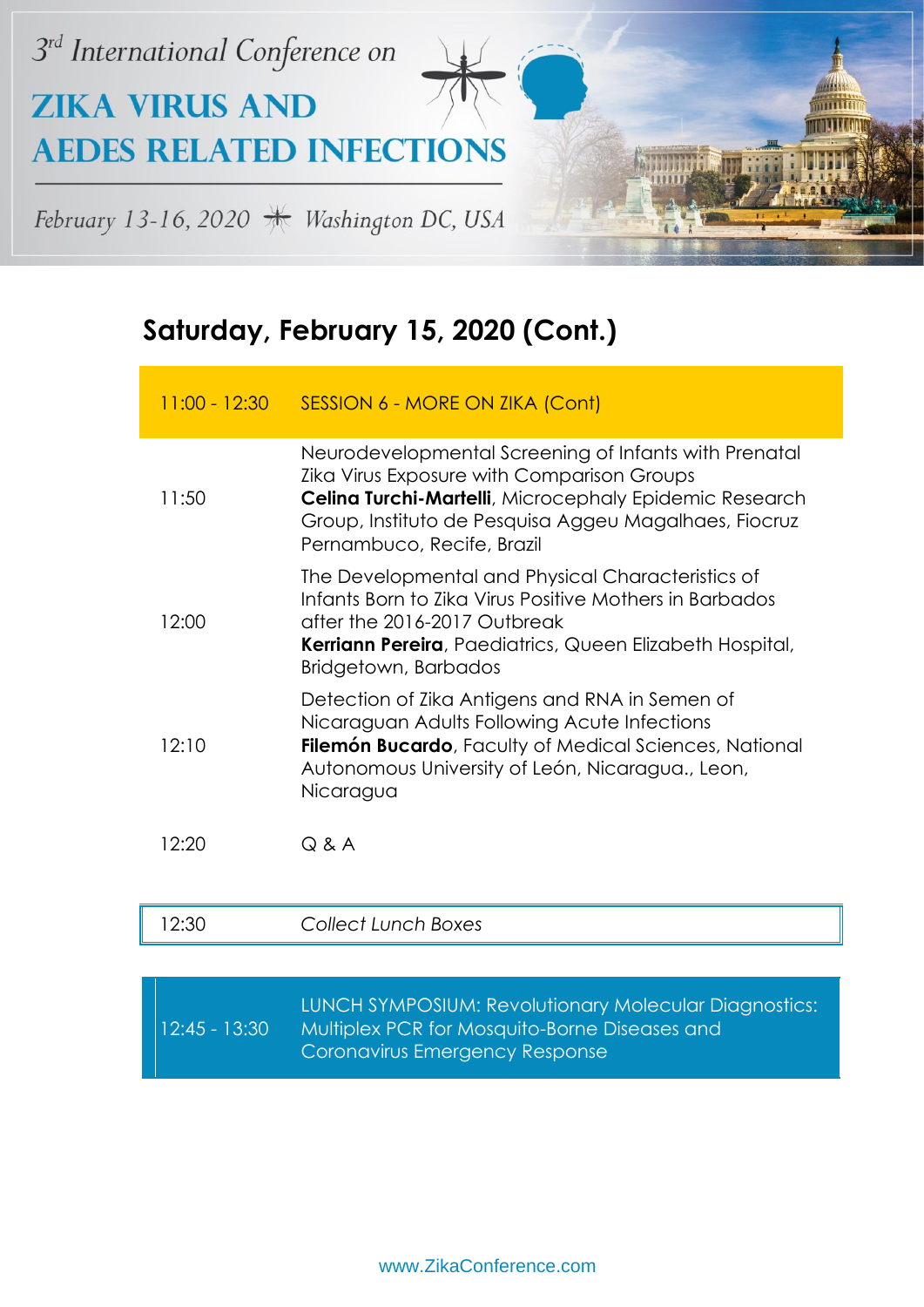

| $13:30 - 15:00$ | <b>SESSION 7 - VACCINES &amp; DRUGS</b><br>Chairperson: Lin Chen, USA                                                                                                                                                                          |
|-----------------|------------------------------------------------------------------------------------------------------------------------------------------------------------------------------------------------------------------------------------------------|
| 13:30           | <b>KEYNOTE LECTURE: Dengue Vaccines Update</b><br>Anna Durbin, Professor, Johns Hopkins Bloomberg School<br>of Public Health, Baltimore, MD, USA                                                                                               |
| 14:00           | Anti-Zika Virus Hyper-Immune IGgs in Mice Model<br>Yuval Sagiv, Kamada, Israel                                                                                                                                                                 |
| 14:15           | A Neonatal Nonhuman Primate Model of Gestational<br>Zika Virus Infection With Evidence of Microcephaly,<br>Seizures and Cardiomyopathy<br>Daniel Streblow, VGTI, Ohsu, Beaverton, United States,<br>20nprc, Ohsu, Beaverton, USA               |
| 14:25           | A Recombinant ZIKV Envelope Protein with Mutations in<br>the Conserved Fusion Loop as a Subunit ZIKV Vaccine<br>Beatrice Sarah Berneck, Department of Immunology,<br>Fraunhofer Institute for Cell Therapy and Immunology,<br>Leipzig, Germany |
| 14:35           | NIAID Preclinical Services Facilitate ZIKV Vaccine Product<br>Development by Standardizing Assays for Clinical and<br><b>Preclinical Studies</b><br>Janet Lathey, NIAID, NIH, Rockville, USA                                                   |
| 14:45           | Zika Virus-Like Particle-Based Vaccine Evaluation in Mice<br>and Rhesus Macaques<br>Alec Hirsch, Vaccine and Gene Therapy Institute,<br>Oregon Health and Science University, Beaverton, USA                                                   |
| 14:55           | Q & A                                                                                                                                                                                                                                          |
| 15:00           | Coffee, Poster Viewing and Visit the Exhibition                                                                                                                                                                                                |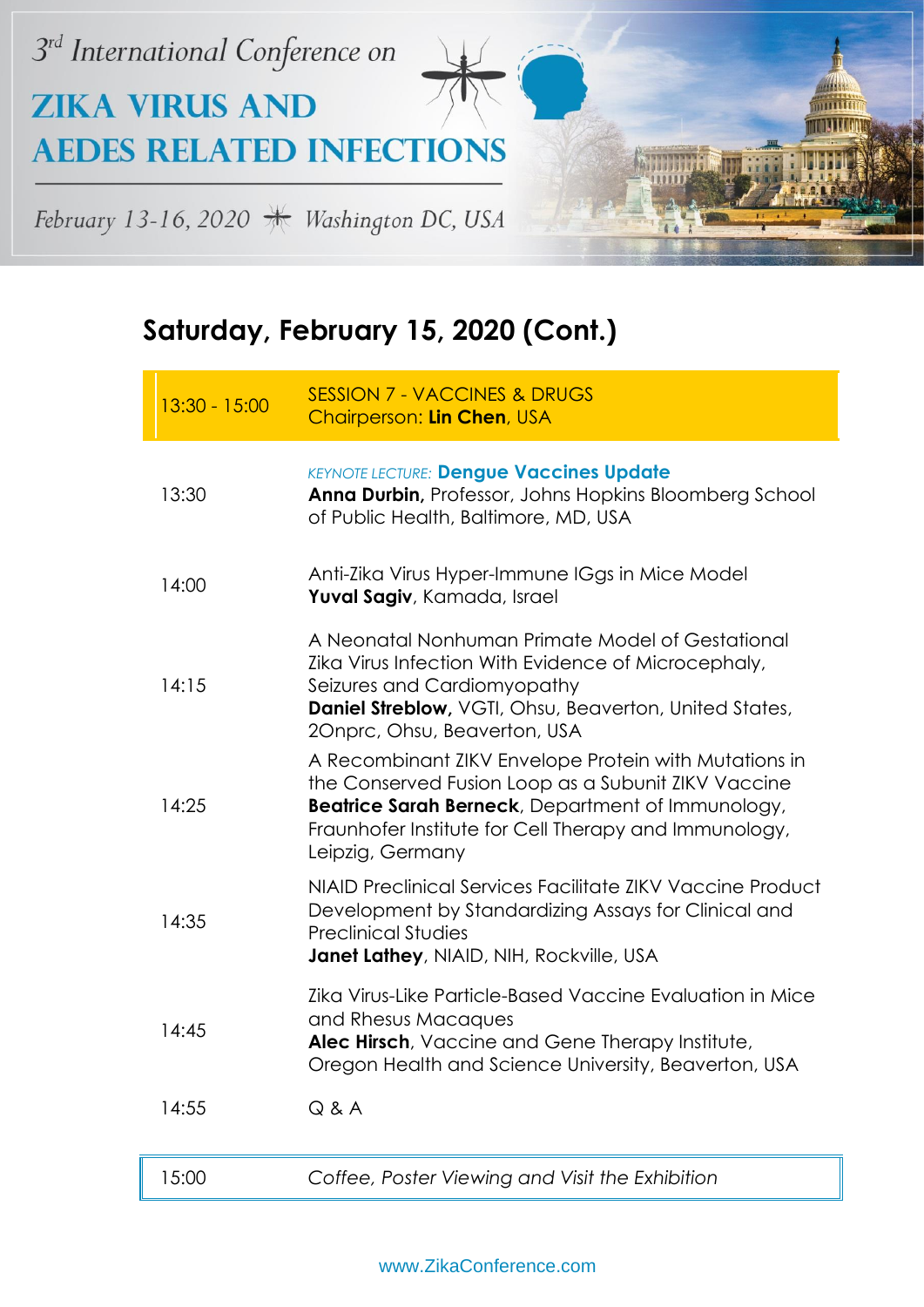

| $15:30 - 16:30$ | <b>SESSION 8 - VIROLOGY</b><br>Chairperson: Alexander Rouvinski, Israel                                                                                                                                                                                                |
|-----------------|------------------------------------------------------------------------------------------------------------------------------------------------------------------------------------------------------------------------------------------------------------------------|
| 15:30           | Recombination of Zika virus B- and T-cell epitope-rich loci<br>from Aedes- and Culex-borne flaviviruses shapes Zika virus<br>epidemiology<br><b>Michael W. Gaunt</b> , London School of Hygiene and Tropical<br>Medicine, Keppel Street, London, UK                    |
| 16:00           | Zika Virus Increases Mind Bomb 1 Levels, Causing<br>Degradation of Pericentriolar Material 1 (PCM1) and<br>Dispersion of PCM1-Containing Granules from the<br>Centrosome<br><b>Qiyi Tang</b> , Microbiology, Howard University College of<br>Medicine, Washington, USA |
| 16:15           | Glycan Binding Specificity of Zika Virus Strains PRVABC-59<br>and MR-766<br><b>Meghan May</b> , Department of Biomedical Sciences,<br>University of New England College of Medicine, Biddeford,<br>Maine, USA                                                          |
| 16:30           | End of Day's Session                                                                                                                                                                                                                                                   |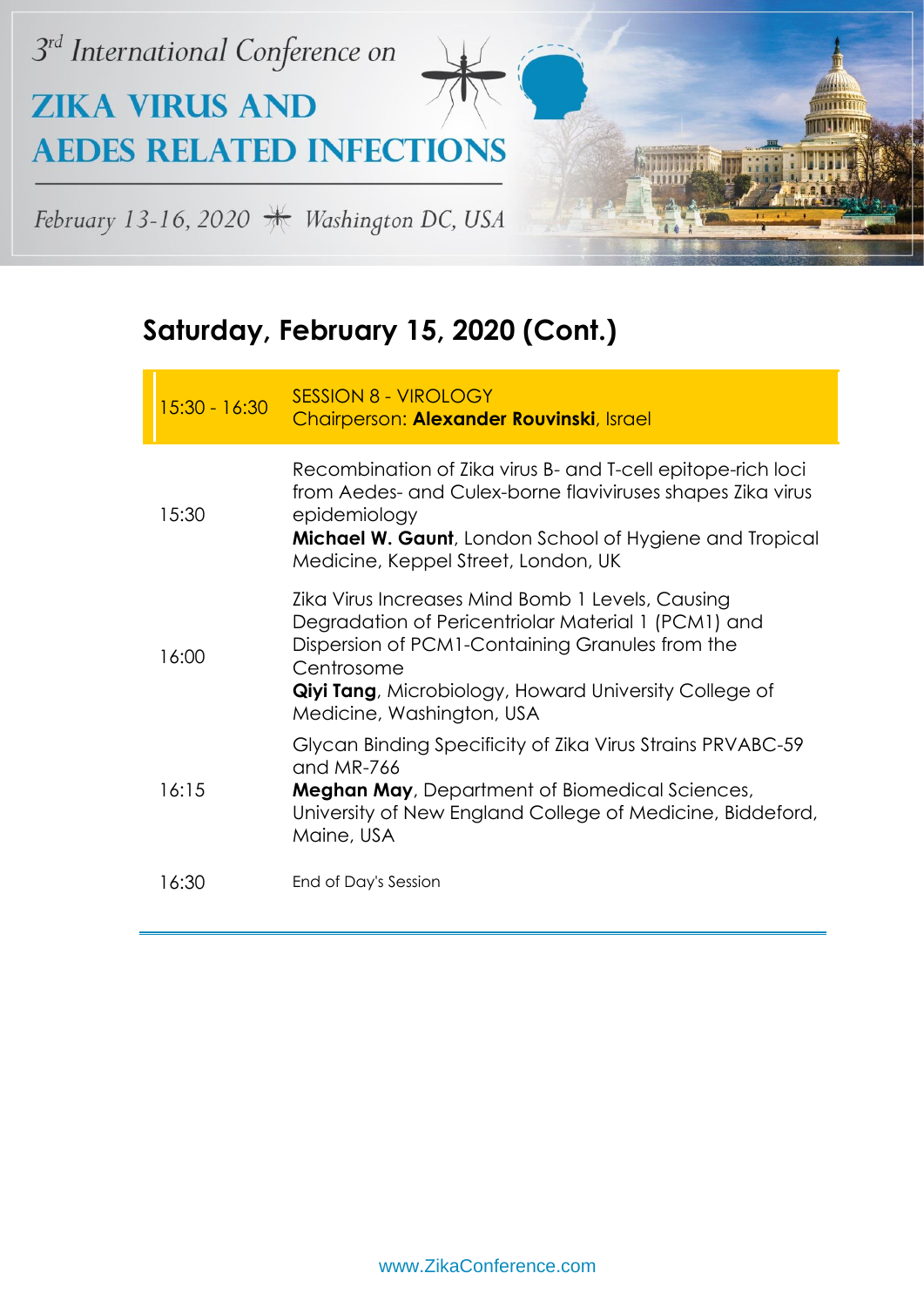

|  | Sunday, February 16, 2020 |  |  |
|--|---------------------------|--|--|
|--|---------------------------|--|--|

| $09:00 -$<br>10:30 | <b>SESSION 9 - CLINICAL ASPECTS II</b><br><b>Chairperson: TBA</b>                                                                                                                                                                                                                                     |
|--------------------|-------------------------------------------------------------------------------------------------------------------------------------------------------------------------------------------------------------------------------------------------------------------------------------------------------|
| 9:00               | <b>KEYNOTE LECTURE: Severe Dengue-Historical Perspective</b><br>Scott Halstead, Department of Preventive Medicine and<br>Biometrics, Uniformed University of the Health Sciences, Bethesda,<br>MD, USA                                                                                                |
| 9:30               | DENV Sexual Transmission<br>Martin P. Grobusch, Chair, Tropical Medicine and Travel<br>Medicine; Head, Center for Tropical Medicine and Travel<br>Medicine, Department of Infectious Diseases, Division of Internal<br>Medicine, Academic Medical Center, University of Amsterdam,<br>The Netherlands |
| 9:40               | Dengue - ADE & the Significance of Second Infection in Travellers<br><b>Eli Schwartz</b> , The Center for Geographic Medicine and Tropical<br>Diseases, The Chaim Sheba Medical Center, Tel Hashomer, Israel                                                                                          |
| 10:00              | Alphaviruses Arthropathy<br>Lin Chen, Director, Travel Medicine Center, Mount Auburn<br>Hospital; Associate Professor of Medicine, Harvard Medical<br>School, Cambridge, MA, USA                                                                                                                      |
| 10:15              | Clinical Features and Virologic Profiles of Acute and Post - Acute<br>CHIK Virus (CHIKV) Infection in Arboviruses Co-transmission Areas.<br>Marta G Cavalcanti, Infectious Diseases Clinic, Hospital<br>Clementino Fraga Filho, Federal University of Rio De Janeiro, Rio<br>De Janeiro, Brazil       |
| 10:25              | Q & A                                                                                                                                                                                                                                                                                                 |

10:30 *Coffee & Poster Viewing*